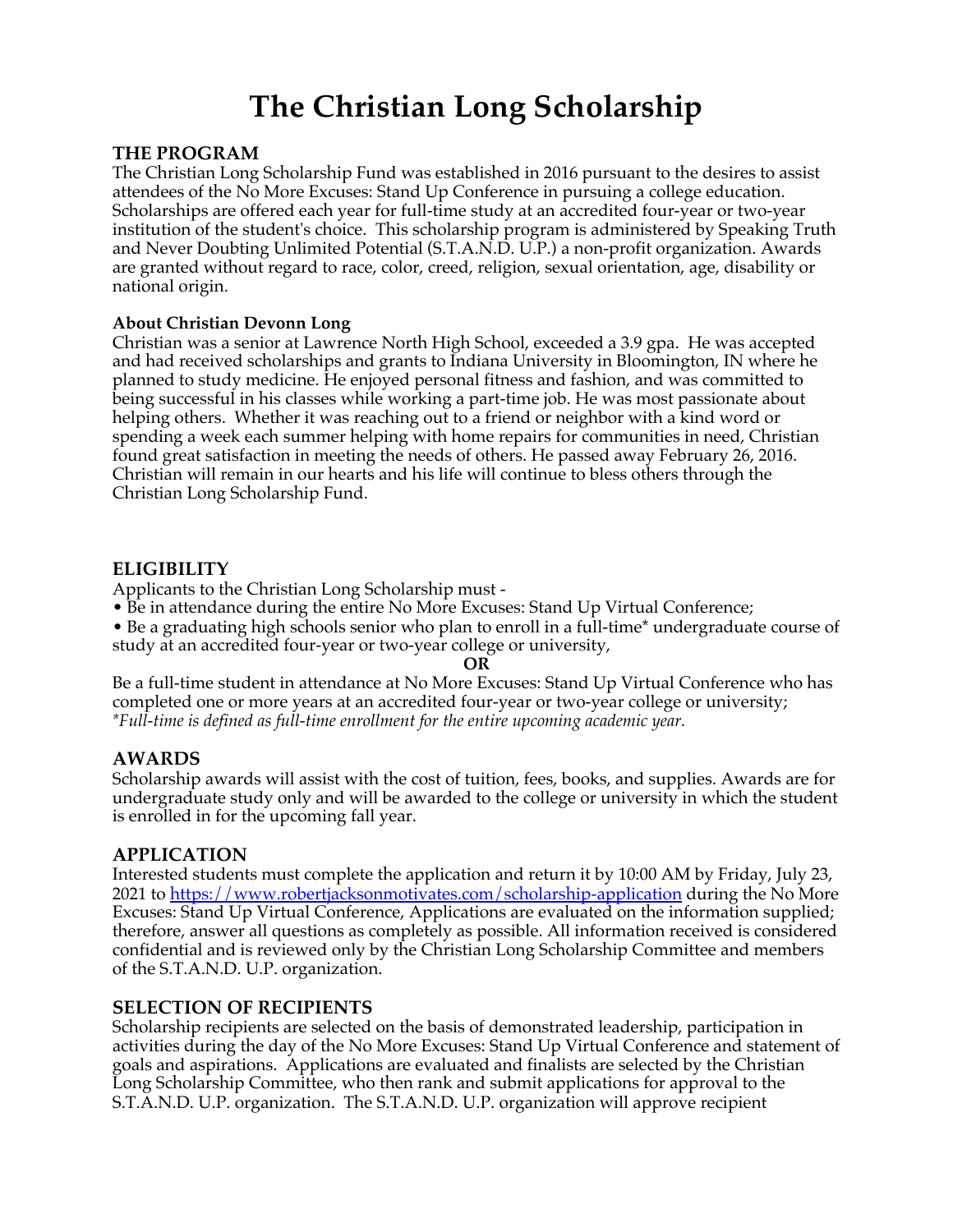selections. All applicants agree to accept the decision of the Christian Long Scholarship Committee and S.T.A.N.D. U.P. organization as final. Applicants will be notified during the closing session at the end of the conference. Not all applicants to the program will be selected as recipients.

#### **PAYMENT OF SCHOLARSHIPS**

The S.T.A.N.D. U.P. organization processes scholarship payments. Payments are mailed by August 15. Checks are made payable to the school for the student and mailed to the chosen college or university.

#### **OBLIGATIONS**

Recipients have no obligation to the S.T.A.N.D. U.P. organization. They are, however, required to notify the S.T.A.N.D. U.P. organization of any changes in address, school enrollment, or other relevant information, especially if they decided not to enroll in school.

#### **REVISIONS**

The S.T.A.N.D. U.P. organization reserves the right to review the conditions and procedures of this scholarship program and to make changes at any time including termination of the program.

#### **ADDITIONAL INFORMATION**

Questions regarding the scholarship program should be addressed to:

S.T.A.N.D. U.P. **Tajuana TJ Butler-Jackson** tjbutler@tjbutler.com

**Carl Long** cdltaxes@gmail.com

#### **PLEASE KEEP THIS INFORMATION FOR YOUR RECORDS AND FOR THE CONTACT INFORMATION**